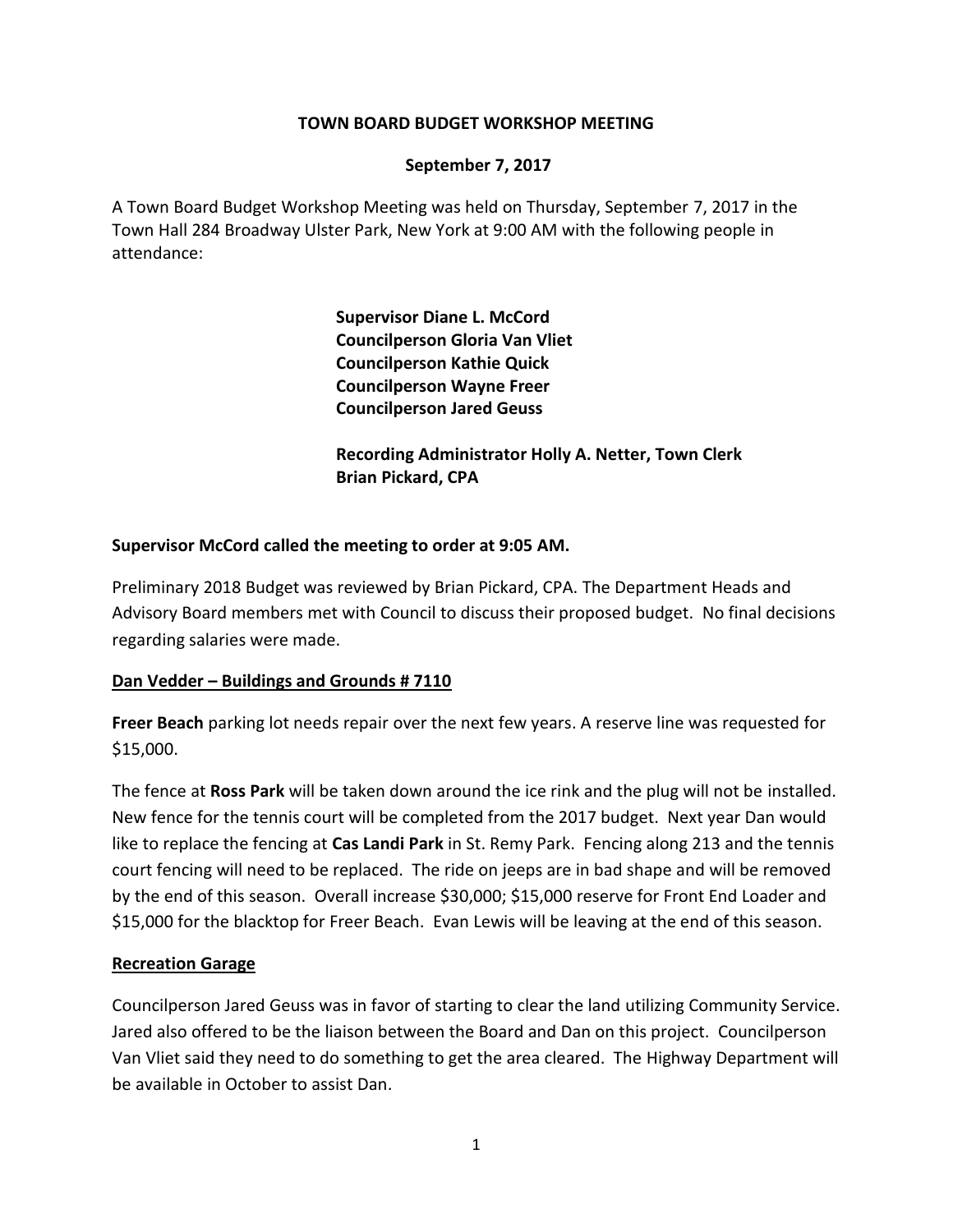## **BUILDING # 1620**

The roof has been leaking in the Court area. Dan said the roof has been an ongoing issue since he took over the maintenance of the building. Dan is currently dealing with a subcontractor from Albany who originally worked on the building and trying to get a permanent resolution to this issue.

## **SEWER # 8110**

Don Keirnan, Water Superintendent, reviewed his budget. He said he was unsure what the legal costs would be for the acquisition of the new water tank. The existing tank will need to be relocated to the adjacent property. There is approximately \$120,000 set aside for the purchase of the property plus legal and engineering fees. The Town would have to obtain a bond for the rest of the money. The Town Board can redefine the purpose of the money through a Public Hearing. The tank is ceramic inside and out with a steel center. It will take approximately 2 months and the current tank can be used until the water is ready to be transferred. A new tank is needed because painting the tank has become cost prohibitive, 1.3 million. To date 847 new water meters have been installed. Don said within the next 10 years we will be buying water from the City of Kingston because it will be cost prohibitive to expand our plant. Personnel would be kept. The tank is a vital part of the system. The water district would have to contract with the City of Kingston.

Purchase of a generator will be needed. The current generators are from 1979. The Connelly generator will be the first to be replaced.

### **BUILDING DEPARTMENT – SAL MORRELLO #3620**

Sal Morrello, Building Inspector, reviewed his budget. An increase of \$2,000 in the Building Inspectors salary was requested; \$58,000. The equipment increased to \$1,200. Safety lights for the vehicles will be ordered and installed. A clothing line was added for \$250 to allow for outerwear designated to the Building Inspector with Town Logo.

### **Highway – Mike Cafaldo 5132/5112**

Councilperson Freer asked Mike about the \$4,000 increase for his salary. Mike said he was going to put himself in for a raise but he said "It doesn't matter, I don't know how it is going to affect me in the end". An Increase in salary for Karen was requested last year but the requested amount was not received. The minutes and salary request will be reviewed from last year to determine if an error was made. Karen has been with the Town for 20 years and they wanted to bring her salary in line with the other 20 year employees. Councilperson Freer said if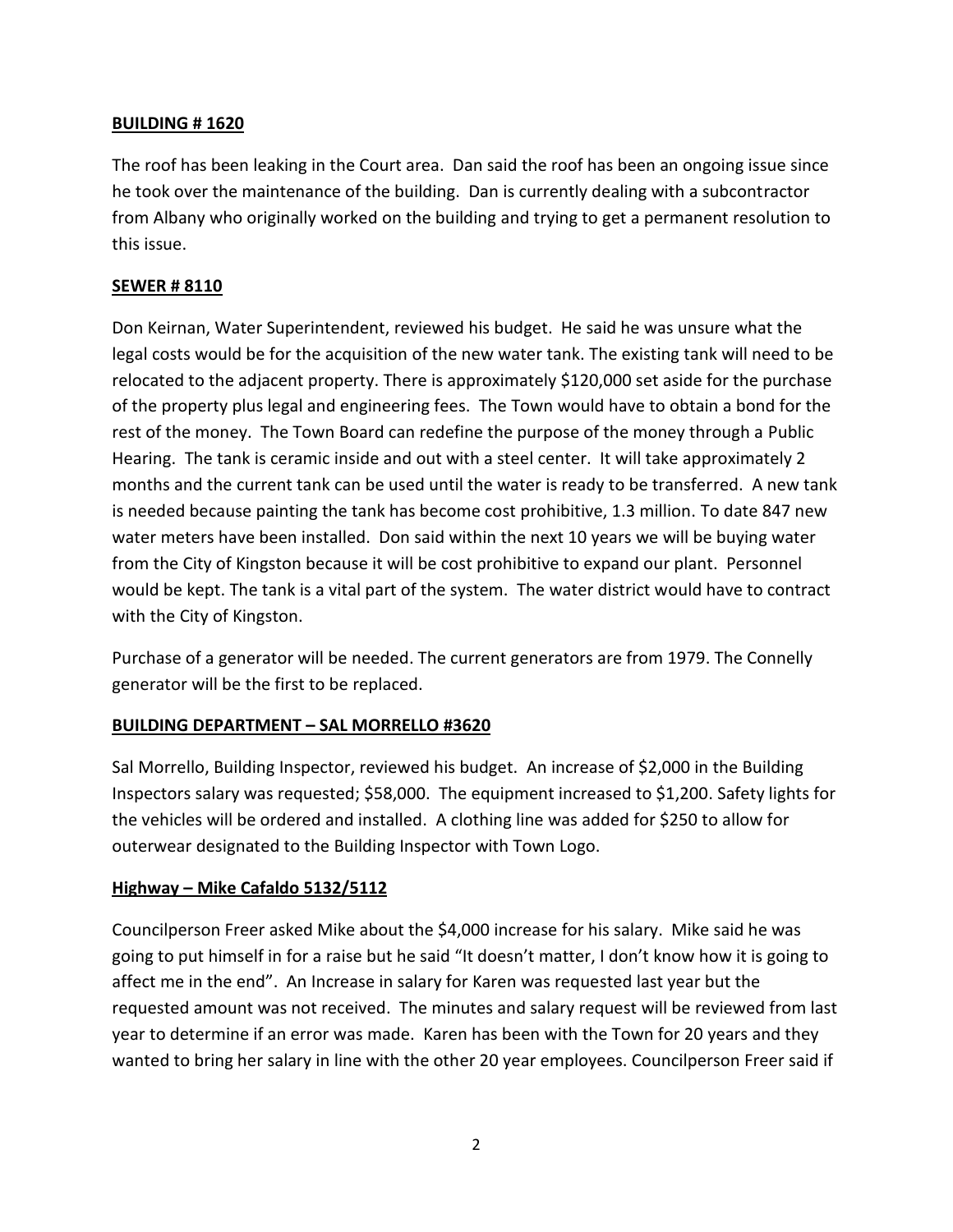they take out Mike's salary increase, the budget will basically be the same as last year. Roofs will be painted on the Highway garage in 2018.

The allocation of the additional Chips funds was discussed to allow Mike to pave more roads. Line 575 needs to be increased to \$200,163.

Bridge of Valli Road has been "yellow flagged" and is not included in this budget. Costs were unavailable to Mike at the time of the meeting.

The auction of old equipment yielded approximately \$72,000. The chipper will be purchased in 2017 from these funds. This saves the finance charges for 5 years on the chipper. The pickup will remain in the budget for 2018 and will increase to \$36,000.

A budget adjustment will need to be made for the pickup truck and move the funds from the auction to the appropriate line so Mike is able to purchase the chipper from the auction revenue.

## **ASSESSOR # 1355**

Joanna Mignone, Sole Assessor, said every year she brings a letter requesting an increase. This year she asked her salary to be increased to \$51,000. She felt comfortable with this salary knowing she was not being the lowest paid in the County with no respect. Joanna has taken over the position of Assessor and over the past few years the Board has increased her salary to compare with other Sole Assessors and the previous Assessor. Joanna said she would be satisfied with this increase and would not look for additional money in the future aside from the general increases that may be awarded to employees. Councilperson Freer said he didn't feel that it was unreasonable since she has now received all her certifications. Joanna said the prior Assessor made \$56,000. They will leave the request in until the final numbers are crunched.

Last year the revaluation overtime amount was decreased to \$4,500. Joanna said she needs to keep the \$6,000 in the budget for 2018 for the revaluation overtime to ensure proper coverage. Joanna said she was unaware that it was decreased for 2017. The Town Clerk, Holly Netter, suggested each department head receive a copy of the final budget so the department heads know what was approved.

Nick Pascaretti needs to be reappointed to the Assessment Board of review.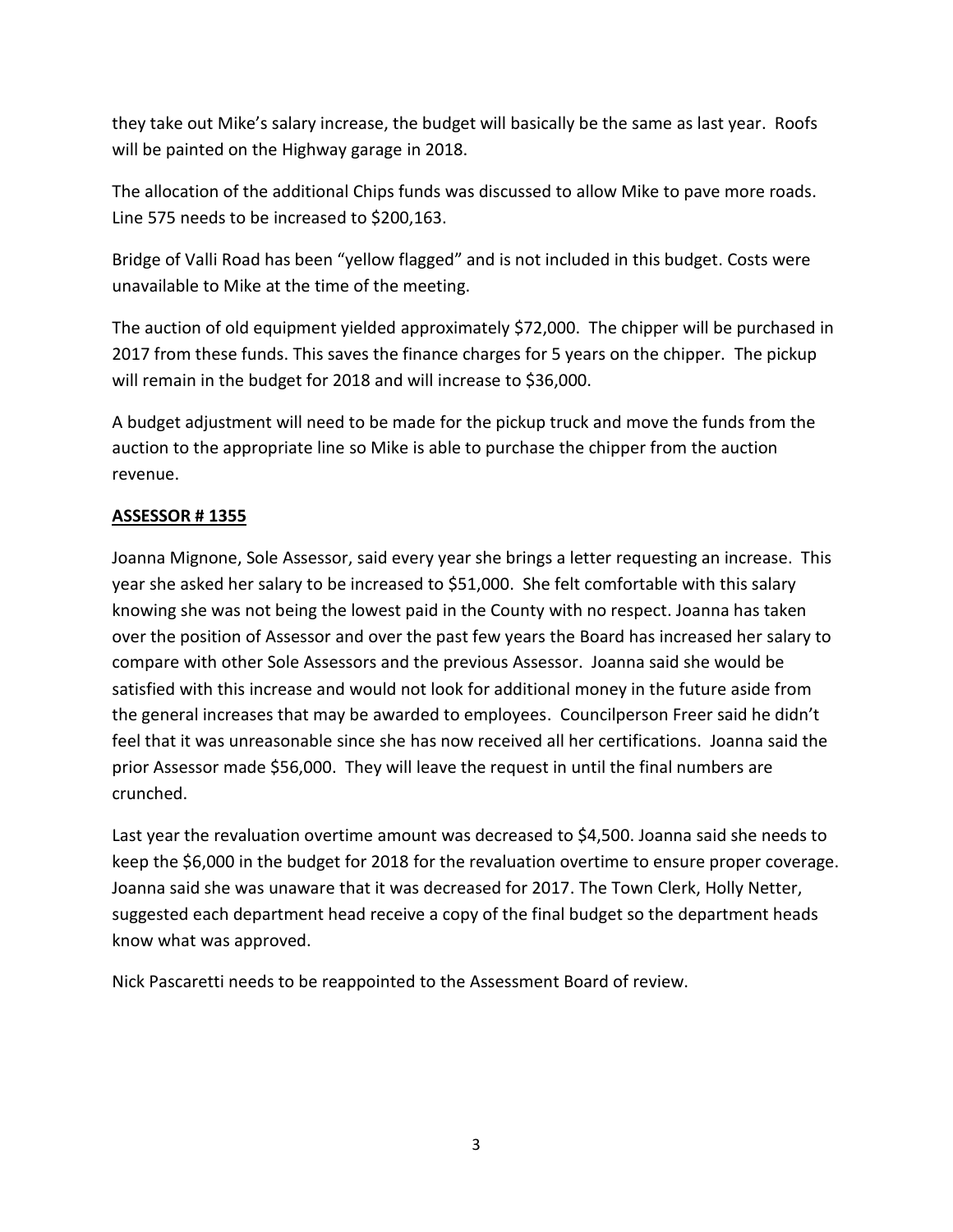## **ZBA - Kathy Kiernan #8011**

Minor adjustments were made to the ZBA budget. Legal contingency decreased to \$3,000, dues and training adjusted to \$500.00. It is important for the ZBA members to know there are funds available for training if they are interested in taking a class.

## **Town Board #1010**

Comprehensive Plan reserves have not been used however, it is expected that in spring 2018 funds will be used once a consultant is hired. The original \$50,000 was to be budgeted \$20,000/ 2016, \$20,000/2017 and \$10,000 for 2018. \$30,000 is budgeted for 2018. This is a multiyear project. Since funds were not used, they will go back to the general fund and be used to offset the increase.

**A MOTION WAS MADE BY SUPERVISOR MCCORD TO RECESS FOR LUNCH AT 12:12 PM AND WAS SECONDED BY COUNCILPERSON WAYNE FREER. ALL MEMBERS WERE IN FAVOR. MOTION CARRIED.** 

**A MOTION WAS MADE BY SUPERVISOR MCCORD TO RESUME THE MEETING AT 1:05 PM AND WAS SECONDED BY COUNCILPERSON GLORIA VAN VLIET. ALL MEMBERS WERE IN FAVOR. MOTION CARRIED.** 

### **PLANNING #8020**

No one came to represent the Planning Board to explain the requested increases. The Board asked to have the budget revert back to the 2017 figures with no increase without further explanation.

### **TOWN CLERK/REGISTRAR/RECORDS MANAGEMENT**

A minor increase in the Records Management budget for refurbishment of minute books was requested. Town Clerk was asked to provide information to the Board regarding the salaries of other Town Clerks in Ulster County including compensation for Registrar and RMO.

### **DOGS #3510 - REVISIT**

The Dog budget will need to be reviewed. The Board asked for a breakdown of the personnel information showing salaries and mileage. They also asked for the reason for the increase of the contractual line.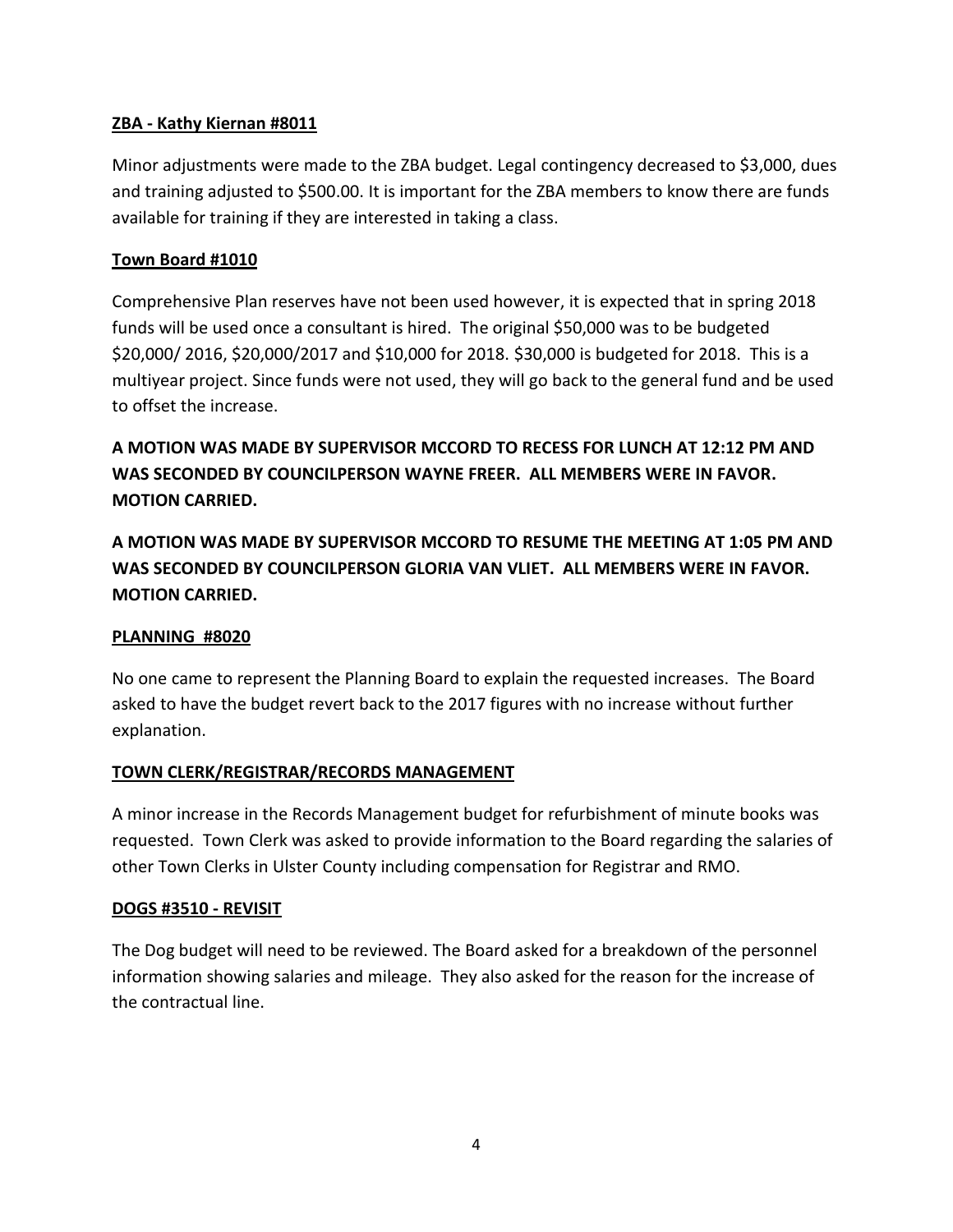## **ENVIRONMENTAL BOARD**

The contractual line will be broken down to reflect Material/Supplies \$250, Mileage/ Conferences \$500, Publicity \$250. No overall change to the budget. The members will be made aware of the opportunity for the training which will allow them to become a stronger group through networking.

## **RECREATION**

The Board questioned why PEAA only got \$1,000 when they were budgeted for \$2,000. This year they asked for \$2,500. The number of children that attended the park program was unknown, details can be furnished by the bookkeeper.

## **ECONOMIC DEVELOPMENT - REVISIT**

An itemized item sheet was not provided. The budget for 2017 was \$1,000. The Committee is asking for \$20,000 in 2018. The item will need to be revisited to see where the budget falls.

### **TRANSFER STATION #8160**

Vents were repaired costing \$36,000 at the Transfer Station. The funds should not have come out of the Transfer Station. They should have come out of Landfill Maintenance. A budget adjustment is needed to place the funds back to the appropriate line. Lenny was given the approval to put in the footings this year and bollards in front of each leg for protection. The Board will see if the next carport can get up before the end of the year once the October numbers are available; remove the \$2,500 for next year and hope it gets done this year. Contractual will remain at \$145,000.

If the carport is installed before the snow, it will save the Town money. Drainage needs to be addressed from the run off of the new cover.

## **WATER CHESTNUT – Carol Tomassetti #7143**

Carol Tomassetti reviewed the repairs and necessary maintenance the Water Chestnut machine will need in 2018. Overall the budget increased \$3,000. The preventative maintenance is necessary and beneficial.

### **SUPERVISOR # 1220**

Although Supervisor McCord is not re-running, she asked for an increase to the Supervisors' Salary. Councilperson Freer thought the \$40,000 request was too much. He felt the job did not require as many hours. Less time can be spent through time management and allocation. A tentative salary of \$35,000 was discussed but will be revisited. The request to make the